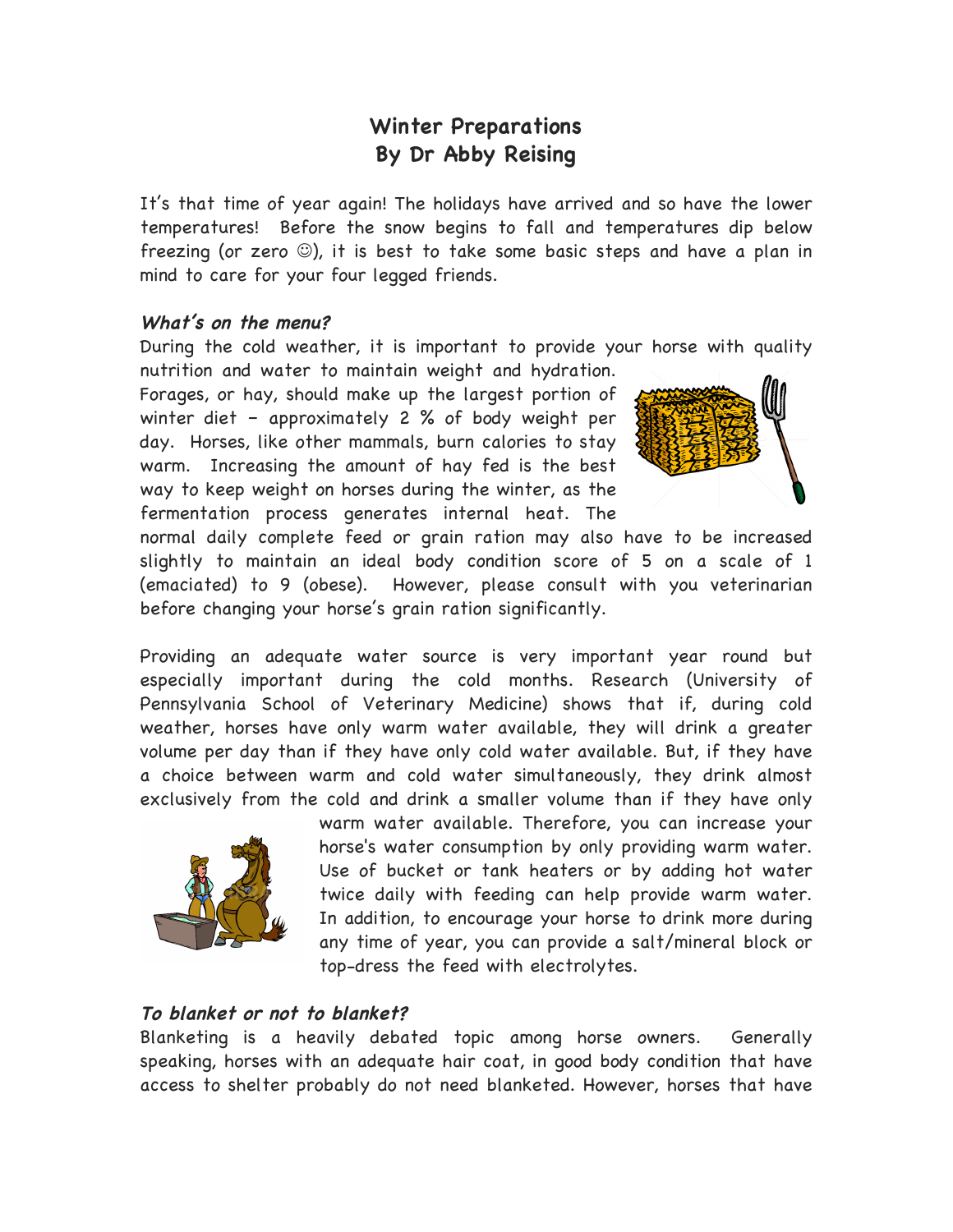been clipped, recently transported to a cold climate, or are of thin body condition or sick may need the additional warmth and protection of a blanket. During periods of subzero weather, blanketed or unblanketed, it is important to check your horse frequently for signs of frostbite (ears, muzzle, etc – hardening of the skin, cracking or bleeding, color changes) or



hypothermia (shivering, depressed attitude, decreased activity).

Horses begin to grow their longer, thicker winter coats in July, shedding the shorter, thinner summer coats in October. The summer coat begins growing in January with March being prime shedding season. This cycle of hair growth and shedding is based on day length. The winter coat is stimulated by decreasing daylight and the summer coat is stimulated by increasing daylight. Owners can inhibit a horse's coat primarily through providing artificial daylight in the fall but also by clothing their horse as the temperature begins to fall. If the horse's exercise routine in the winter causes him to sweat and the long hair hampers the drying and cooling down process, body clipping may be necessary and a blanket would then be required.

#### **Get Moving!**

Winter is often a time to give a horse a break from regular work. However, it has been shown that muscular strength, cardiovascular fitness and overall flexibility significantly decrease even if daily turnout is provided during down time. In addition, older horses have a longer and more difficult road to return to their previous level of work. Therefore, it may be beneficial to keep your horse in regular light work instead of on turn out during the winter. Unfortunately, not every barn is equipped for winter riding and exercising your horse when it's cold and slippery or frozen can be challenging.



Do your best to lunge, ride or drive in outside areas that are not slippery. Warm up and cool down with care. A good rule of thumb is to spend twice as much time at these aspects of the workout than you do when the weather is warm. And make sure your horse is cool and dry before turning them back outside or applying a blanket. As always, use caution and

practice good safety but if you have the facility - keep your horse moving!